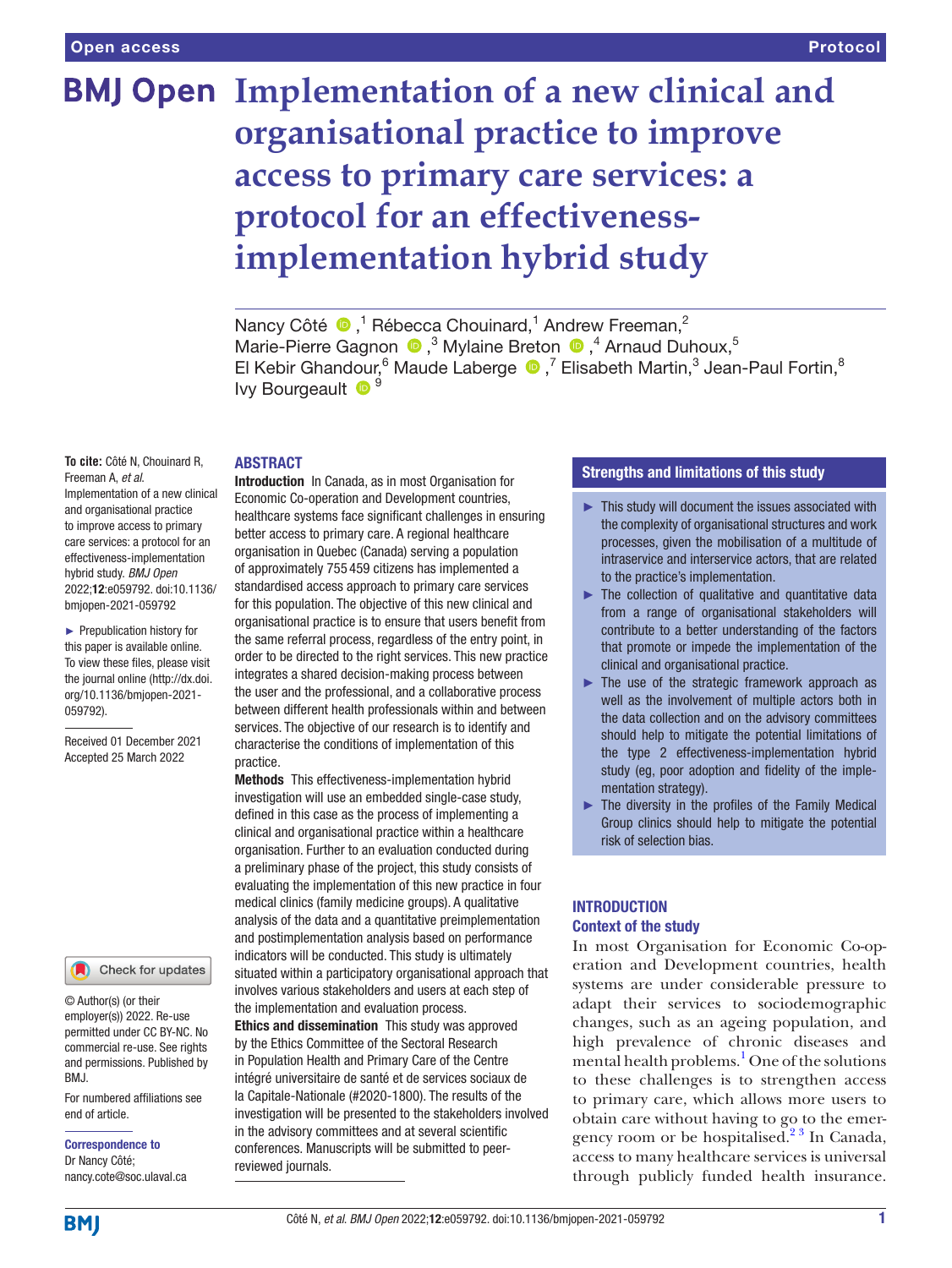Currently, the access difficulties being experienced in many Canadian provinces pose significant challenges regarding equity in obtaining timely care and coordinated access to different professional services.<sup>45</sup> Few studies have examined the factors that lead to improved access to primary care, with most focusing on access to specialty services. $\frac{6}{5}$  $\frac{6}{5}$  $\frac{6}{5}$ 

One of the determining elements of access concerns the process of directing users to the right services according to their needs.<sup>[7](#page-6-4)</sup> Studies have shown that certain methods of managing referrals to different services can reduce waiting times and have various positive effects.<sup>78</sup> Indeed, the quality of referrals is an important element.<sup>[9](#page-6-5)</sup> Imison and Naylor's study identifies major problems among family physicians, who often do not make referrals to the right resource and do not provide enough, or the right, information to allow for adequate referral.<sup>[9](#page-6-5)</sup> Other studies emphasise the value of using guidelines and referral forms, which have the greatest potential for reducing costs and improving efficiency in the delivery of services.<sup>910</sup> Furthermore, the process of referral to the most relevant resources according to users' needs could be greatly improved using multidisciplinary teams.<sup>11</sup> Finally, the adoption of a patient-centred approach is one of the important measures identified to reduce waiting times.<sup>[10 12](#page-6-7)</sup>

A pan-Canadian public consultation with users and healthcare professionals revealed major flaws in the referral process.[13](#page-7-0) Many professionals complained that they must deal with multiple entry points that operate in different ways, that they refer users to programmes that often have very long waiting lists, and that they are not informed about what happens to the user once they are referred[.13](#page-7-0) Users also expressed dissatisfaction with the referral process; they would like to be more involved in the decisions that concern them, and that the navigation process between the different services be simplified.<sup>13</sup>

In the province of Quebec (Canada), a vast reform was undertaken in 2015 of the entire health and social services network structure with the intent of ensuring greater efficiency and effectiveness. $^{14}$  In this reform, 182 general and specialised institutions offering youth, community, hospital, long-term care and public health services were merged into 34 large organisations called Centres intégrés de santé et de services sociaux and Centres intégrés universitaires de santé et de services sociaux (CIUSSS), the sole exception being certain hospitals that remained independent. Paradoxically, although this reform was specifically intended to improve access and navigation between the various services, it generated new challenges, including the coexistence of several access points, numerous referral forms, disparate intervention tools, and significant and highly variable waiting times depending on the sector. $^{14}$ 

This lack of standardisation and equity in access processes is at the root of various difficulties experienced by users in their care process, including errors in referral to the right service, the need to frequently repeat their story, disparities in the information provided and complex navigation through the various services. $12$ In Quebec, all regions are reviewing their primary care access mechanisms.

To address these challenges, the CIUSSS de la Capitale-Nationale (CIUSSS-CN) in the Quebec City region conducted an in-depth review of its access mechanisms to standardise the processes at all the entry points to primary care services on its territory. The creation of the CIUSSS-CN is the result of the merger of 11 health and social services institutions. One of the central elements of this transformation is the abolition of the multiple access points to services that were previously attached to the various service areas (eg, mental health access point, youth access point). Referrals will now be made directly to the appropriate services through the multiple entry points located on the CIUSSS-CN territory (eg, te 811 provincial non-urgent health problem call number, hospital emergency department, family medicine group (FMG)). The objective of standardising access is to allow users to benefit from the same referral process, regardless of the entry point. Specifically, the professionals working at these entry points are now able to refer users to the right services themselves, except for physicians, who will instead refer requests to a specialised team at CIUSSS-CN, called the Access Team.

The Access Team plays a central role in this referral process. It comprises social workers and nurses dedicated exclusively to the referral of requests to services in the various client programmes (eg, mental health assistance programme, support programme for the elderly). Its function is to process requests from physicians, particularly those practicing in the FMGs, and from various external partners (eg, community organisations, schools, city).

The referral orientation is based on a standardised process that relies on the analysis of the user's priority needs, that is, the needs on which it is most necessary to intervene. These needs are determined through a process of shared decision-making between the professional, the user and his or her family. The process of identifying priority needs is carried out jointly with the clinical team, considering the user's values and the various service options available.<sup>15</sup> The priority needs analysis is carried out using a template that makes it possible to synthesise the essential data collected concerning the user's priority needs (eg, parental support, anxiety, home service organisations), to analyse them and to formulate a professional opinion for referral. For complex situations, the professional may call on other professionals from the various CIUSSS-CN service divisions to contribute their expertise. These professionals can support the professional responsible for the orientation in identifying the user's priority needs and in choosing the appropriate orientation. The referral process is illustrated in [figure](#page-2-0) 1.

This standardised access to primary care and services implies important changes at two levels. First, at the clinical level, the new practice is based on the analysis of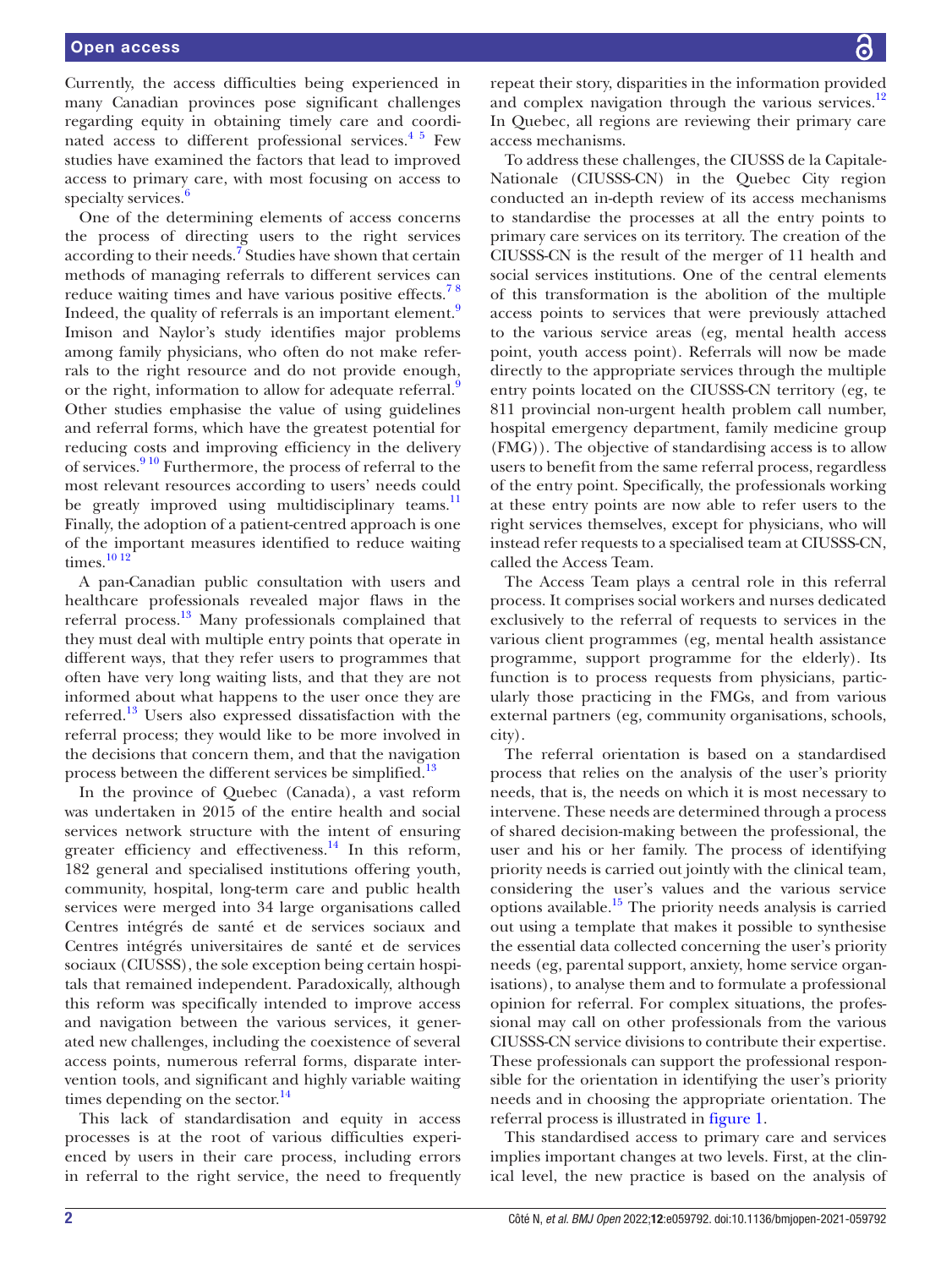

<span id="page-2-0"></span>Figure 1 The referral process. CIUSSS-CN, Centres intégrés universitaires de santé et de services sociaux de la Capitale-Nationale; FMGs, family medicine groups.

priority needs, rather than solely the diagnosis, to make a referral. The new practice also relies on sustained collaboration between professionals, service managers and the network of community organisations to ensure better fluidity in the continuum of care for the user. Second, the deployment of this new practice relies on major organisational changes, notably through the implementation of the Access Team, which is a completely new entity. This practice also implies a significant capacity to adapt the service offer within the client programmes to be able to respond to the more individualised needs of users, an important challenge in such complex and centralised organisations. In the context of this transformation of access to primary care services within the CIUSSS-CN, a research project was funded to evaluate the implementation of this new clinical and organisational practice in one of the network's major gateways, the FMGs.

### Purpose of the study

The overall objective of this study is to identify and characterise the conditions for implementing this new practice in the FMGs. The specific objectives include:

- 1. Describe the organisational context in which the new practice is being deployed and specifically the challenges related to the adaptation of organisational structures and work processes
- 2. Evaluate the effects of the new practice based on performance indicators.
- 3. Understand the experience of professionals, physicians, managers and users in relation to the new practice and identify the challenges.

#### METHODS AND ANALYSIS

The research on evidence-based interventions frequently favours a stepwise approach; one of the limitations of this approach is the significant time lag between the development of the interventions and its implementation in the field[.16](#page-7-4) To address this issue, hybrid designs have been developed to promote the examination of effectiveness

and implementation outcomes within a single study. Our research will use a hybrid implementation approach, and specifically the type 2 model, that incorporates a dual focus on effectiveness and implementation outcomes.<sup>[16](#page-7-4)</sup> This model permits simultaneous testing or piloting of implementation strategies during an effectiveness trial.

Our study is based on a real-world research-evaluation that mobilises participatory, pragmatic, descriptive and exploratory approach based on a mixed methodology. Pragmatic studies make it possible to obtain evidence that reflects the characteristics of the context in which a practice is carried out.<sup>17</sup> They are particularly appropriate when implementing innovative approaches.<sup>18</sup> They aim to collect the necessary quantitative and qualitative data required for evaluation.[19](#page-7-7) Based on the *Strategic framework for useful and used evaluation* proposed by Alami *et al*,<sup>[20](#page-7-8)</sup> this approach consists of accompanying the main actors involved in the implementation of an organisational project to highlight, at each phase of the project, the factors or conditions that facilitate or constrain the introduction of change in the intended direction. $^{20}$  It makes it possible to consider all the strategic and governance aspects as well as the sociopolitical, economic, organisational, professional, human, legal, ethical and technological elements likely to influence its implementation. This approach consists of focusing on the results and the factors that influence them (eg, perceived benefits for and by users and their families, professionals and clinicians), while ensuring that the lessons learnt from the evaluation can be useful for clinical and management decision-making. The use of this strategic framework will thus make it possible to consider the characteristics and different stages of the project, the actors, the environment, the challenges and the different levels of intervention. It also facilitates the choice of evaluation methods and knowledge-sharing strategies to be adopted and adapted to the innovative nature of the project. In this sense, knowledge sharing and its translation into action throughout the project are at the heart of the approach.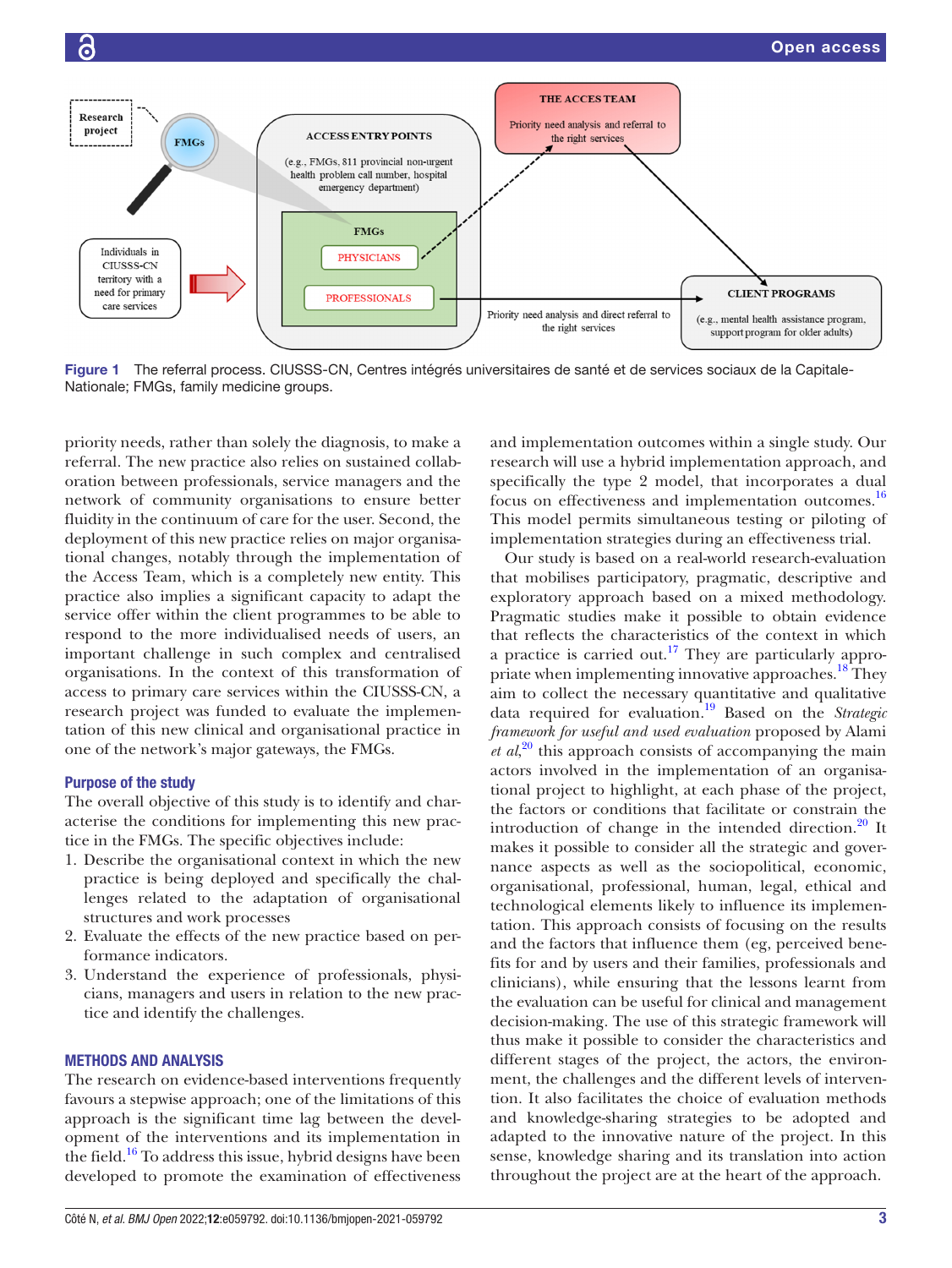More specifically, we are proposing an embedded single-case study, which is operationalised in our study as the implementation of a novel clinical and organisational practice in four medical clinics, that is, two FMGs, one university FMG (U-FMG) and one network FMG (R-FMG) (A FMG is a group of primary care family physicians who work closely with other health professionals (social workers, nurses, etc). An academic FMG (U-FMG) is an FMG that is distinguished by its academic recognition in teaching. A network FMG (R-FMG) is an FMG that intervenes with users to complement the service offer of the FMGs and with the objective of responding primarily to the needs of those who are not registered or who are unable to see their own family physician. This type of FMG provides an increased service offer to all clients, registered or not.) in the CIUSSS-CN territory. As defined by  $Y_{\text{in}}^{21}$  embedded single-case studies refer to case studies that involve units of analysis at more than one level, which is the case with our medical clinics, that are included in the new practice deployment plan led by CIUSSS-CN. The study includes a comparative analysis based on quantitative performance indicators. This methodological choice will make it possible to consider the complex characteristics of the project, which involve multilevel and multiactor governance and organisational dynamics. The case study will also be relevant for understanding the needs of managers to monitor and integrate the lessons of the evaluation into their decision-making processes. This approach is particularly appropriate when the object of study cannot be separated from its context.<sup>[21 22](#page-7-9)</sup>

With respect to evaluation, two approaches will be used: the comprehensive approach, to consider all the facts and challenges relating to the project<sup>19 23</sup>; and the participatory and pluralist approach, to include the perspectives of the various actors, partners and stakeholders concerned by the project. $24 \frac{25}{5}$  $24 \frac{25}{5}$  To this end, several committees, which bring together managers, direct service providers, researchers and user-partners have been established to participate at different levels in the implementation of the practice and the research process (eg, a restricted working committee for the operationalisation of the orientations; an expanded committee for strategic decisions; a community of practice that brings together other similar institutions in the province of Quebec interested in knowledge transfer). The purposes of the evaluation are also twofold: an evolutionary (developmental) and formative purpose, to respond to the concerns of coconstruction, support and translation of knowledge into action with all the actors, considering the different stages of the project and a certain summative purpose, to assess the achievement of the initial objectives.<sup>[18](#page-7-6)</sup>

## Data collection

An evaluation has been conducted of the implementation of the practice in the Access Team, the role of which is to receive referrals from the entire primary care services network of the CIUSSS-CN. This evaluation consisted of identifying the factors that promoted or hindered the

implementation of the new practice in this particular organisation. Based on the lessons learnt from this evaluation, the new practice will be deployed in the four FMG clinics, which have distinct characteristics with respect to their organisation and mission (eg, teaching component, expanded drop-in appointment availability, interprofessional work model). An evaluation process will be carried out during implementation and will aim to identify the favourable and unfavourable conditions for implementation in this specific sector with a view to its potential transferability to other similar clinical organisations. The same variables that were used in the evaluation of the Access Team will be used in the data collection in the four participating clinics. In addition to users and professionals (For phase 2, the administrative officers will not be met since they are not involved in the referral process unlike the Access Team.), physicians will also be interviewed since they are generally the first point of entry for users in these clinics and work closely with professionals. Focus groups will be conducted in the programmes providing the services to examine the fit between the referral made, the programme targeted and the services available. See [table](#page-4-0) 1 for specific details.

In addition, clinical and administrative data will be collected in the clinics using a data entry tool developed as part of the project, which will make it possible to document various performance indicators for medical clinic professionals (see [table](#page-4-0) 1). Based on this data, a preimplementation and postimplementation analysis will be performed. Since preimplementation data do not exist for the four participating clinics, the postimplementation data will be compared with preimplementation data taken from a database that compiles information on the care trajectories of users who have obtained services from the CIUSSS-CN. It will thus be possible to identify certain trajectory profiles and make a preimplementation and postimplementation comparison based on the performance indicators selected (see [table](#page-4-0) 1) for users in the same territory. This method of analysis will make it possible to evaluate the effects of the new practice, particularly on the volume of requests processed, the time it takes to be referred and the relevance of the targeted referral.

The participation of all respondents in this study is voluntary. The selection of participants will be based on different criteria to ensure internal diversification for each group. $26$  For the service users, we will apply the following criteria: age, gender, nature of priority needs, choice of orientation regarding services. For the other groups, we will apply the following criteria: age, gender, number of years of experience in their respective profession and their level of experience with the new clinical and organisational practice. The diversity of the participants will be sought in relation to these criteria, although without necessarily identifying these criteria in advance. If we have difficulty recruiting participants, we will explore other strategies that will rely on the involvement of, and existing relationships with, key stakeholders in the organisation for their support.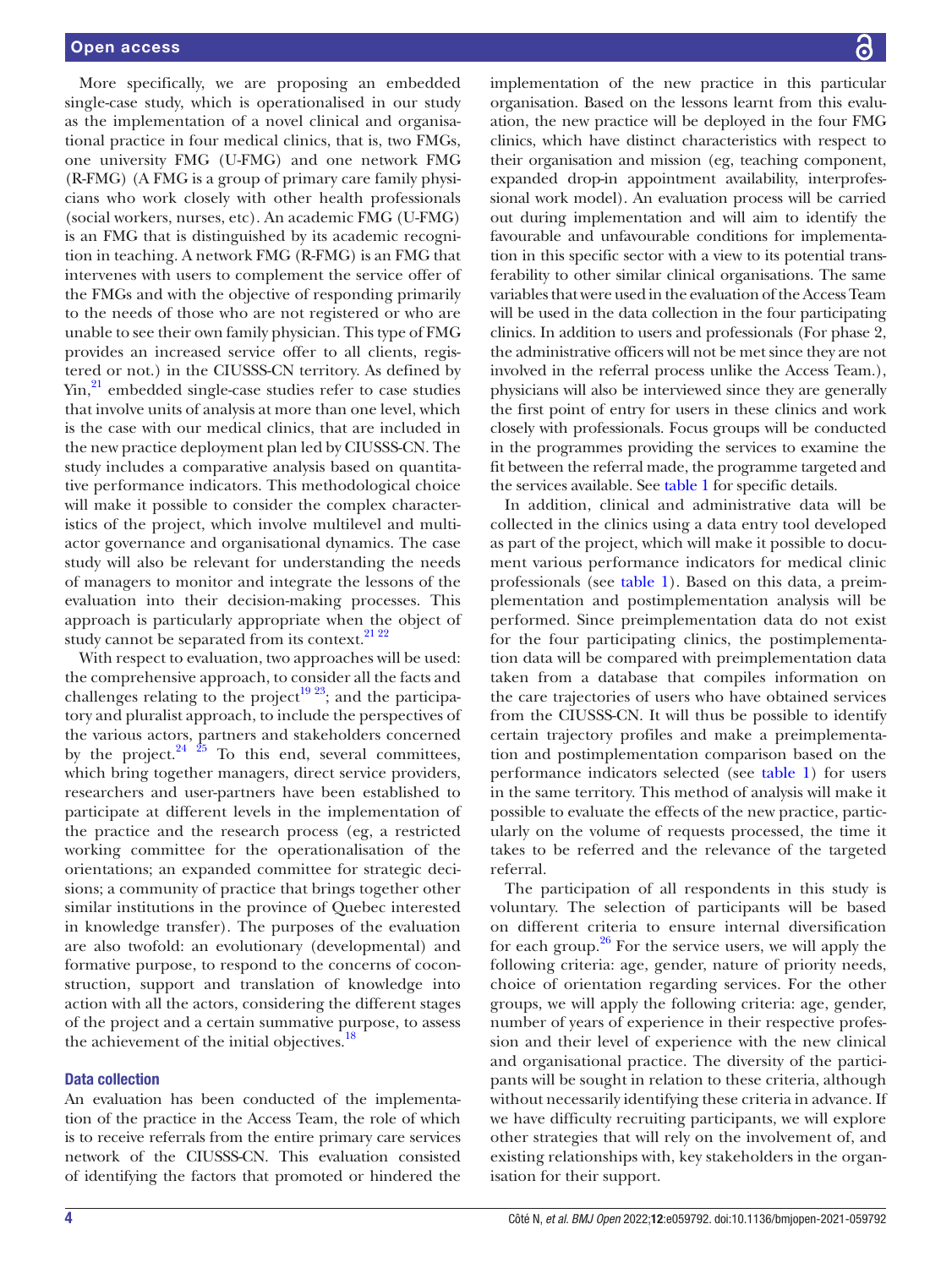Open access

<span id="page-4-0"></span>

| Study variables by phase of the evaluative study<br><b>Table 1</b> |                                                                                                                                                                                                                                                                                                                                                                                                                                                                                                                                                                                                                                                                                                                                                                                                                                                                                                                                                                                                                                                                                                                                                                                                                                                                                                                                                                                                                                                                                                                                                                                                                                                                                                                                        |                                                                                                                                                                                                                                                                                                                                                                                                                                                                                                                                                                                                                                                                                                                                                       |
|--------------------------------------------------------------------|----------------------------------------------------------------------------------------------------------------------------------------------------------------------------------------------------------------------------------------------------------------------------------------------------------------------------------------------------------------------------------------------------------------------------------------------------------------------------------------------------------------------------------------------------------------------------------------------------------------------------------------------------------------------------------------------------------------------------------------------------------------------------------------------------------------------------------------------------------------------------------------------------------------------------------------------------------------------------------------------------------------------------------------------------------------------------------------------------------------------------------------------------------------------------------------------------------------------------------------------------------------------------------------------------------------------------------------------------------------------------------------------------------------------------------------------------------------------------------------------------------------------------------------------------------------------------------------------------------------------------------------------------------------------------------------------------------------------------------------|-------------------------------------------------------------------------------------------------------------------------------------------------------------------------------------------------------------------------------------------------------------------------------------------------------------------------------------------------------------------------------------------------------------------------------------------------------------------------------------------------------------------------------------------------------------------------------------------------------------------------------------------------------------------------------------------------------------------------------------------------------|
| Approach                                                           | <b>Variables</b>                                                                                                                                                                                                                                                                                                                                                                                                                                                                                                                                                                                                                                                                                                                                                                                                                                                                                                                                                                                                                                                                                                                                                                                                                                                                                                                                                                                                                                                                                                                                                                                                                                                                                                                       | <b>Collection methods</b>                                                                                                                                                                                                                                                                                                                                                                                                                                                                                                                                                                                                                                                                                                                             |
| Qualitative                                                        | ▶ Practice issues for physicians and professionals will be documented based on their<br>professional experience and their interprofessional collaborative work. Data will be<br>collected regarding the following six variables:<br>The deployment and appropriation of the new practice.<br>The impact of the new practice on the organisation of work.<br>- The shared decision-making process with the client.<br>Perceived support in the change process.<br>Intraprofessional and interprofessional, interservice and interorganisational<br>collaboration.<br>Follow-up with the referent following the referral.<br>The issues for users will be documented based on their perceptions and satisfaction.<br>They will be questioned on the following four variables:<br>- The identification of their priority needs.<br>The shared decision-making process and comfort in making decisions.<br>Targeted referral.<br>-<br>- The delay between the time of the request for services and the referral made.<br>The issues for supervisory staff (managers, coordinators) will be documented based<br>on their role and their needs for support. They will be questioned on the following<br>four variables:<br>Management issues surrounding the implementation of this new practice.<br>The impact of the new practice on the organisation of work.<br>The shared decision-making process with the client.<br>Perceived support in the change process.<br>► Professionals and managers will also be questioned on the following two variables:<br>The treatment of complex situations and the associated issues.<br>Analysis of the match between the referral made, the targeted programme and<br>the service offer available. | For each of the four settings,<br>individual semistructured interviews<br>with (data collection #1):<br>$\blacktriangleright$ 10 users (n=40).<br>$\triangleright$ 3 professionals (n=12).<br>$\triangleright$ 3 physicians (n=12).<br>For each of the four settings, focus<br>groups with three supervisory staff<br>(managers, coordinators) (n=12) (data<br>collection #2):<br>Focus group regarding the treatment<br>of complex situations with 4-5<br>managers and coordinators (data<br>collection 3#):<br>Focus groups in various programme<br>service areas that receive referrals<br>to CIUSSS-CN programmes (data<br>collection #4):<br>$\triangleright$ Group per service area (n=5) of<br>3-5 professionals and managers<br>$(n=15-25)$ . |
| Quantitative                                                       | ▶ Performance indicators collected in the four clinics:<br>The type and no of requests processed by professionals.<br>The time between the request, the referral and the service received by the user.<br>- The no of users taken in charge in each clinic.<br>- The no of requests refused by the programmes offering the service.<br>relation and postimplementation analysis to compare the trajectory of<br>certain profiles.                                                                                                                                                                                                                                                                                                                                                                                                                                                                                                                                                                                                                                                                                                                                                                                                                                                                                                                                                                                                                                                                                                                                                                                                                                                                                                      | Quantitative<br>▶ Performance indicator collection<br>log (see variables section)<br>deployed in the four clinics for a<br>period of 3 months.<br>Data bank at CIUSSS-CN.                                                                                                                                                                                                                                                                                                                                                                                                                                                                                                                                                                             |

The realisation of the study across time is illustrated in [figure 2.](#page-5-0) CIUSSS-CN, Centre intégré universitaire de santé et de services sociaux de la Capitale-Nationale.

The qualitative data collected from users, professionals, administrative staff and physicians (eg, user experience, interprofessional collaboration, satisfaction with tools, work organisation) will be analysed using a thematic analysis.[18](#page-7-6) The audiotaped individual and focus group interviews will be transcribed and anonymised. A comprehensive summary of each individual and group interview will be prepared; these summaries will be structured according to the interview guide elements and the themes that emerge. The coding will be carried out by the first and the second authors, using the NVivo software, to permit greater interrater reliability. Subsequently, a matrix will be constructed to organise the themes as they emerge; this information will constitute the first level of analysis. Over the course of the investigation, the analysis of the interview data will be regularly discussed with the other researchers. As well, the emerging findings will be presented to the members of the advisory committees. These members' questions and reflections will be used to clarify the analysis of the data. Consistent with the inductive and iterative data analysis process to be used, the data

collection and analysis steps will occur simultaneously; this approach also corresponds with the goal of achieving data saturation. Consistent with qualitative inquiry, we will adhere to several criteria to create authenticity in our investigation, including: inductive data analysis, analysis records (eg, decision trail), audiotaping/verbatim transcription for content, data saturation, peer audit to confirm coherence (using the range of disciplines of the research team: sociology, nursing, rehabilitation, policy analysis), ongoing discussions with the members of the committees, and participants actual quotations to provide thick description of their experience.

A descriptive analysis<sup>27</sup> will be used to analyse the quantitative data. Frequencies (percentages) will be used to summarise the type and number of requests processed by professionals, the number of users taken in charge in each clinic, and the number of requests refused by the programmes offering the service. The time between the request, the referral and the service received by the user will be captured using an average  $(SD)$ .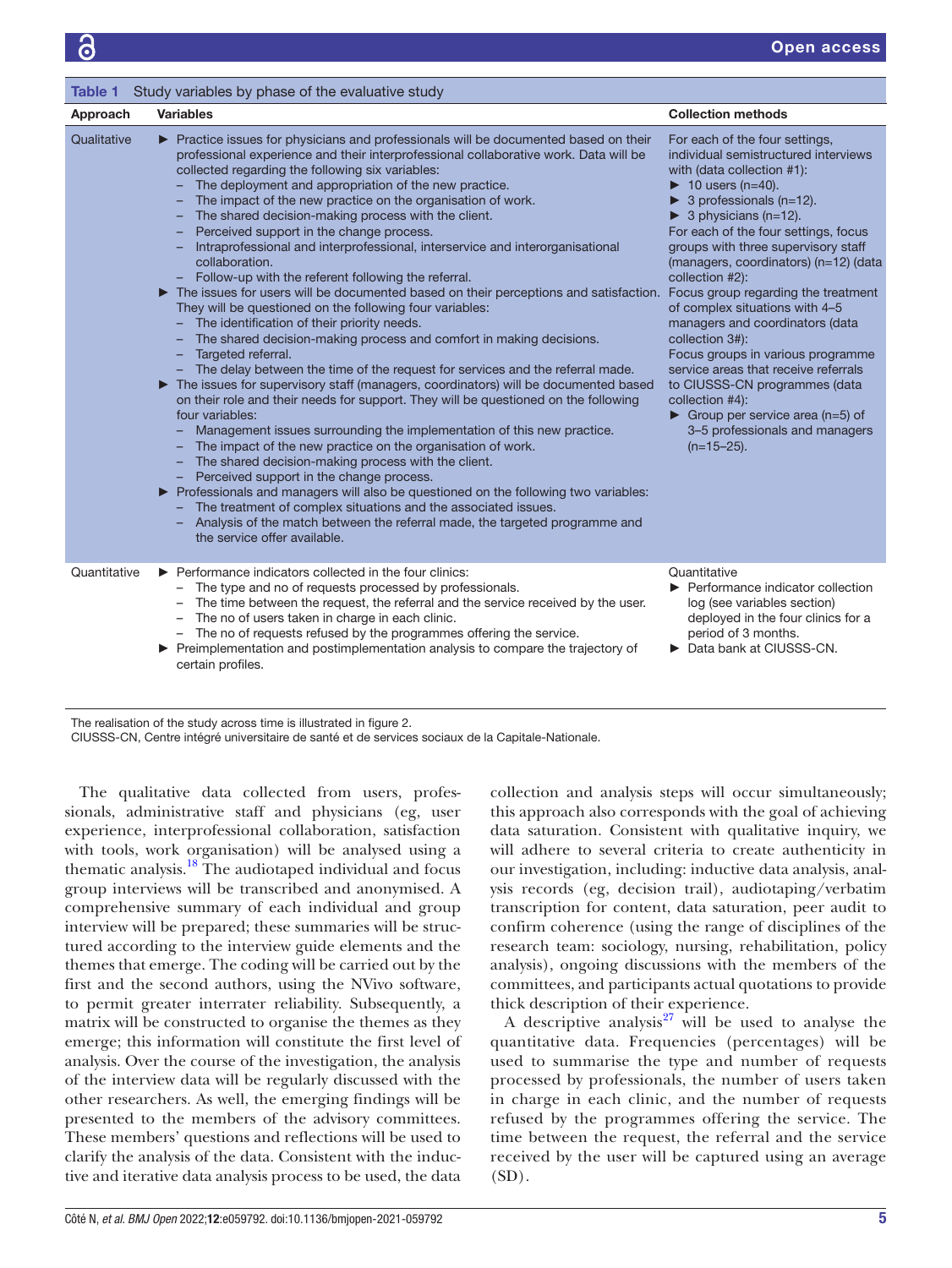

<span id="page-5-0"></span>Figure 2 The realisation of the study across time.

#### Patient and public involvement

The user-partners played a key role from the very beginning of the project. Their involvement was significant in the preparation and writing of the grant application, which included their participation in several team meetings and participation in the writing of certain sections. The governance of the project has been designed to ensure that user-partners are involved in the decisionmaking processes, which will allow the project committee to remain responsive to user concerns throughout the implementation of the project.

#### ETHICS AND DISSEMINATION

This project respects the ethics, integrity and responsible conduct research standards defined by the Fonds de recherche du Québec and the CIUSSS-CN. It has received ethical approval from the regional health organisation with which the researchers are affiliated (# 2020-1800). Regarding ethical considerations specific to the participants in the individual interviews and focus groups, we specified all their rights in accordance with the rules of the sectoral research ethics committee (CER-S) in population health and primary care (eg, the right of participants to withdraw from the study at any time and to refuse to answer certain questions; the confidentiality obligations of the researchers; the confidentiality obligations of the focus group participants). The results of the investigation will be presented to the stakeholders involved in the advisory committees and at several scientific conferences. Manuscripts will be submitted to peer-reviewed journals.

#### **DISCUSSION**

Few studies have focused on practices to improve access to primary care services, referral mechanisms and coordination of these services to meet the frequently complex needs of users. Most of them deal with access to specialised services, which are very different contexts.<sup>6</sup> Referral management has been identified as an important element in the process of accessing primary care, and some practices may be more appropriate than others to reduce waiting time, better direct users to appropriate services and simplify navigation between different services. $5^{10}$  This study will make an important contribution to the understanding of the elements involved in transforming access in the specific area of primary care by generating knowledge about both the efficiency of the new practice implemented and the factors that facilitate or hinder clinical and organisational change on this scale. The originality of the approach lies in the attention paid not only to the issues related to the implementation of the clinical practice, but also to the organisational changes required to support this new practice. Such a transformation requires attention to the capacity to adapt organisational structures so that the organisation can offer services that truly meet the priority needs of users. It requires attention to the support mechanisms for professionals and managers, as well as to the conditions for mobilising physicians in this change process, which is a well-documented challenge in the literature on health system transformations<sup>28</sup>.

The implementation of this new practice also calls for greater participation by users in identifying their needs, increased collaboration between different professionals and different departments, as well as greater cooperation with the network of community organisations and other public bodies. The findings generated by this research will help to shed light on the factors that promote or hinder these collaborations, which are recognised as essential dimensions of better quality of care and services and greater efficiency of healthcare systems.<sup>[28](#page-7-14)</sup> <sup>[29](#page-7-15)</sup>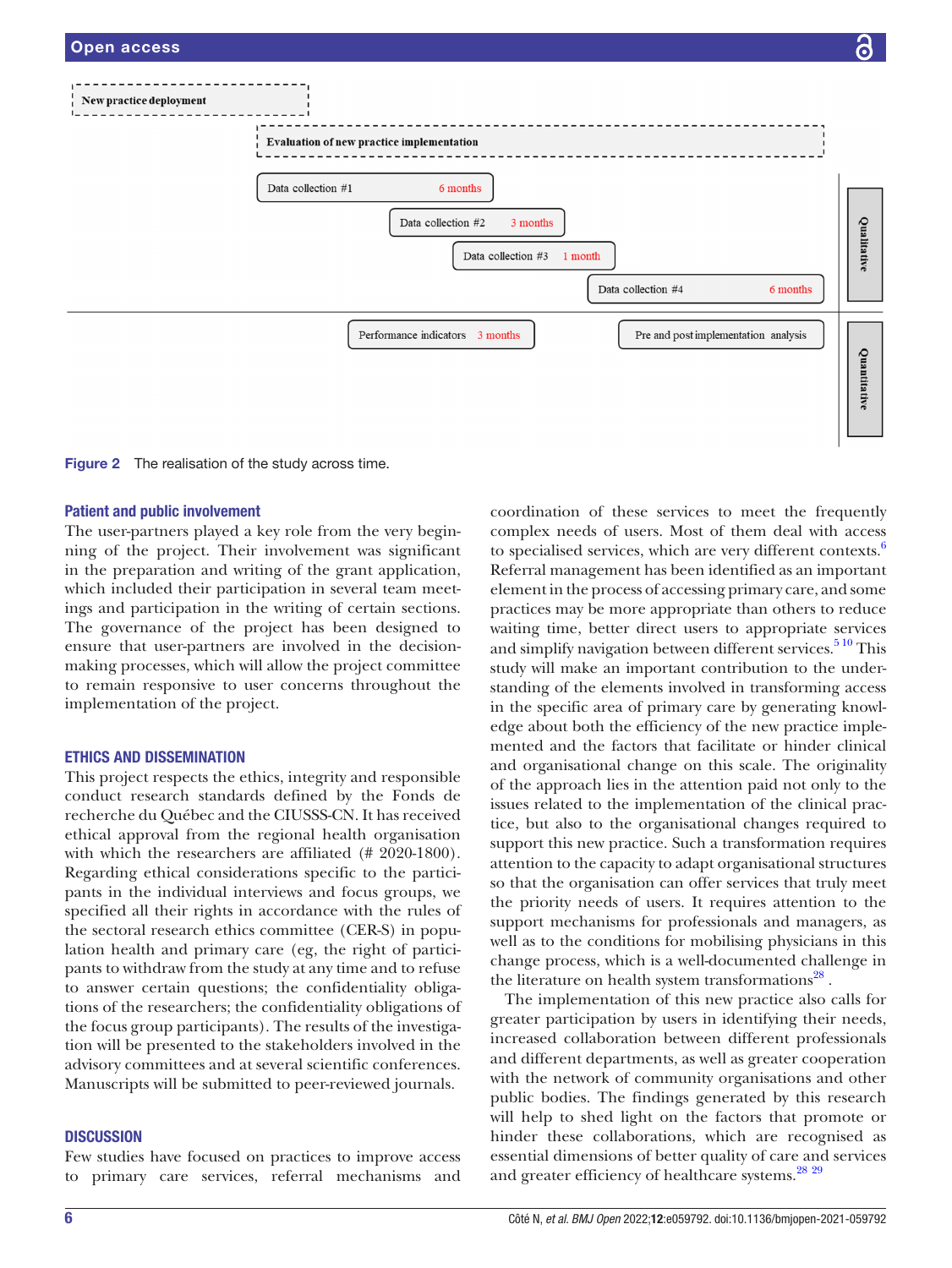Given the difficulties of access to primary care, policymakers are very interested in evaluating this model and its potential for dissemination in similar settings. The results generated could thus be very important in transforming access to primary care in Quebec and generate learning for other contexts nationally and internationally.

Regarding the potential limitations of our investigation, there is a potential risk of selection bias in choosing the FMGs. We will endeavour to diversify the profile of the clinics as much as possible (eg, the number of physicians, the types of professionals and the client profiles) to maximise the representativeness of the settings chosen. Similarly, these measures could also mitigate the potentially limited transferability of the findings given that the study takes place in a single health and social services network. A potential limitation of the type 2 effectivenessimplementation hybrid study approach concerns the difficulties that can arise if the implementation strategy leads to poor adoption and fidelity, as it can compromise the effectiveness trial field. $16$  In our study, the use of Alami *et al*'s strategic framework approach, as well as the involvement of multiple actors both in the data collection and the advisory committees, should help to mitigate this limitation. A further potential limitation concerns the absence of preimplantation quantitative data for the four participating clinics; however, the use of data from a database that compiles information on the care trajectories of users who have obtained services from the CIUSSS-C should enable comparable trajectory profiles.

#### Author affiliations

<sup>1</sup>Sociology, Faculty of Social Sciences, Université Laval, Québec City, Québec, Canada

<sup>2</sup>Department of Rehabilitation, Faculty of Medicine, Université Laval, Québec City, Québec, Canada

<sup>3</sup>Faculty of nursing, Université Laval, Université Laval, Québec City, Québec, Canada 4 Faculty of Medicine and Health Sciences, Department of Community Health,

Université de Sherbrooke, Sherbrooke, Québec, Canada

<sup>5</sup>Faculty of nursing, Université de Montréal, Université de Montréal, Montréal,

Québec, Canada

6 INESSS, Montréal, Québec, Canada

<sup>7</sup>Operations and Decision Systems, Faculty of Business Administration, Université Laval, Québec City, Québec, Canada

<sup>8</sup> Faculty of Medicine, Université Laval, Québec City, Québec, Canada <sup>9</sup>Sociology, Ottawa University, Ottawa, Ontario, Canada

Twitter Mylaine Breton [@bretonmylaine,](https://twitter.com/bretonmylaine) Maude Laberge [@MaudeLaberge](https://twitter.com/MaudeLaberge) and Ivy Bourgeault [@DrIvyBourgeault](https://twitter.com/DrIvyBourgeault)

Acknowledgements The authors would like to extend special thanks to the user partners who sit on our committees (Ève-Line Bussière, Angela Fragasso) and to the participants, users and health professionals, without whom this study would not be possible. We would also like to thank and acknowledge the work that was carried out by the health and social service professionals in the different settings under study and for their time devoted to this project. As well, we wish to specifically acknowledge the contributions of the following individuals: Claire Garneau, Josée Martel, Sylvie Lajoie, Lucie Couture, Joëlle Moreau, Mélanie Couture, Odette Legault. Finally, we would like to acknowledge the financial support of the following funds in the realisation of this project: Ministère de la Santé et des Services sociaux, Fonds de recherche du Québec-Santé, Unité de soutien SRAP (stratégie de recherche axée sur le patient) and Research Scolarship FRQS.

Contributors Substantial contributions to the conception or design of the work (NC, RC, AF, M-PG, MB, AD, EKG, ML, EM, J-PF and IB) or interpretation of data for the work (NC, RC and AF) Drafting the work or revising it critically for important

intellectual content (NC, RC, AF, M-PG, MB, AD, EKG, ML, EM, J-PF andIB) Final approval of the version to be published (NC, RC, AF, M-PG, MB, AD, EKG, ML, EM, J-PF and IB); Agreement to be accountable for all aspects of the work in ensuring that questions related to the accuracy or integrity of any part of the work are appropriately investigated and resolved (NC, RC, AF, M-PG, MB, AD, EKG, ML, EM, J-PF and IB).

Funding This large-scale organisational project was peer-reviewed and is jointly funded by the Fonds de recherche en santé du Québec (FQRS), the MSSS of Quebec and the Quebec Support Unit (# 279738). The principal investigator is a FRQS fellow.

Competing interests None declared.

Patient and public involvement Patients and/or the public were involved in the design, or conduct, or reporting, or dissemination plans of this research. Refer to the Methods section for further details.

Patient consent for publication Not applicable.

Provenance and peer review Not commissioned; externally peer reviewed.

Open access This is an open access article distributed in accordance with the Creative Commons Attribution Non Commercial (CC BY-NC 4.0) license, which permits others to distribute, remix, adapt, build upon this work non-commercially, and license their derivative works on different terms, provided the original work is properly cited, appropriate credit is given, any changes made indicated, and the use is non-commercial. See: [http://creativecommons.org/licenses/by-nc/4.0/.](http://creativecommons.org/licenses/by-nc/4.0/)

#### ORCID iDs

Nancy Côté<http://orcid.org/0000-0002-9218-7460> Marie-Pierre Gagnon<http://orcid.org/0000-0002-0782-5457> Mylaine Breton<http://orcid.org/0000-0001-5713-9618> Maude Laberge <http://orcid.org/0000-0003-1274-136X> Ivy Bourgeault <http://orcid.org/0000-0002-5113-9243>

#### REFERENCES

- <span id="page-6-0"></span>1 Hassenteufel P, Naiditch M, Schweyer FX. Les réformes de l'organisation des soins primaires: perspectives multi-situées. Avantpropos. *Revue française des affaires sociales* 2020;1:11–31.
- <span id="page-6-1"></span>2 Schoen C, Osborn R, Squires D, *et al*. How health insurance design affects access to care and costs, by income, in eleven countries. *[Health Aff](http://dx.doi.org/10.1377/hlthaff.2010.0862)* 2010;29:2323–34.
- 3 Banfield M, Jowsey T, Parkinson A, *et al*. Experiencing integration: a qualitative pilot study of consumer and provider experiences of integrated primary health care in Australia. *[BMC Fam Pract](http://dx.doi.org/10.1186/s12875-016-0575-z)* 2017;18:12.
- <span id="page-6-2"></span>4 Russel GM, Hogg W, Lemelin J. Organismes intégrées des soins primaires : La prochaine étape de la réforme des soins primaires. *Canadian Family Physician* 2010;56:87–9.
- <span id="page-6-8"></span>5 Sibbald B, McDonald R, Roland M. Shifting care from hospitals to the community: a review of the evidence on quality and efficiency. *[J](http://dx.doi.org/10.1258/135581907780279611)  [Health Serv Res Policy](http://dx.doi.org/10.1258/135581907780279611)* 2007;12:110–7.
- <span id="page-6-3"></span>6 Wranik WD, Hayden JA, Price S, *et al*. How best to structure interdisciplinary primary care teams: the study protocol for a systematic review with narrative framework synthesis. *[Syst Rev](http://dx.doi.org/10.1186/s13643-016-0339-9)* 2016;5:170.
- <span id="page-6-4"></span>7 Ahluwalia V, Larsen T. Using a ACPAC trained physiotherapist and a standardized EMR triage assessment tool to efficiently and accurately detect inflammatory arthritis in a community rheumatology office setting. *Journal of Rheumatology* 2014;41:1433–559.
- 8 Bird S, Thompson C, Williams KE. Primary contact physiotherapy services reduce waiting and treatment times for patients presenting with musculoskeletal conditions in Australian emergency departments: an observational study. *[J Physiother](http://dx.doi.org/10.1016/j.jphys.2016.08.005)* 2016;62:209–14.
- <span id="page-6-5"></span>9 Imison C, Naylor C. *Referral management: lessons for success*. London: The King's Fund, 2002.
- <span id="page-6-7"></span>10 Davies J, Little L. *The taming of the queue. looking back, going forward: reframing timely access as part of health system transformation. Rapport*. Ottawa (Ontario): Healthcare Excellence Canada, 2012. [http://www.cfhi−fcass.ca/sf−docs/default−source/](http://www.cfhi−fcass.ca/sf−docs/default−source/taming−of−the−queue−english/T%20Q2012−FinalReport−EN.pdf?sfvrsn=0) [taming−of−the−queue−english/T Q2012−FinalReport−EN.pdf?](http://www.cfhi−fcass.ca/sf−docs/default−source/taming−of−the−queue−english/T%20Q2012−FinalReport−EN.pdf?sfvrsn=0) [sfvrsn=0](http://www.cfhi−fcass.ca/sf−docs/default−source/taming−of−the−queue−english/T%20Q2012−FinalReport−EN.pdf?sfvrsn=0)
- <span id="page-6-6"></span>11 Cup EHC, Pieterse AJ, Knuijt S, *et al*. Referral of patients with neuromuscular disease to occupational therapy, physical therapy and speech therapy: usual practice versus multidisciplinary advice. *[Disabil Rehabil](http://dx.doi.org/10.1080/09638280600926702)* 2007;29:717–26.